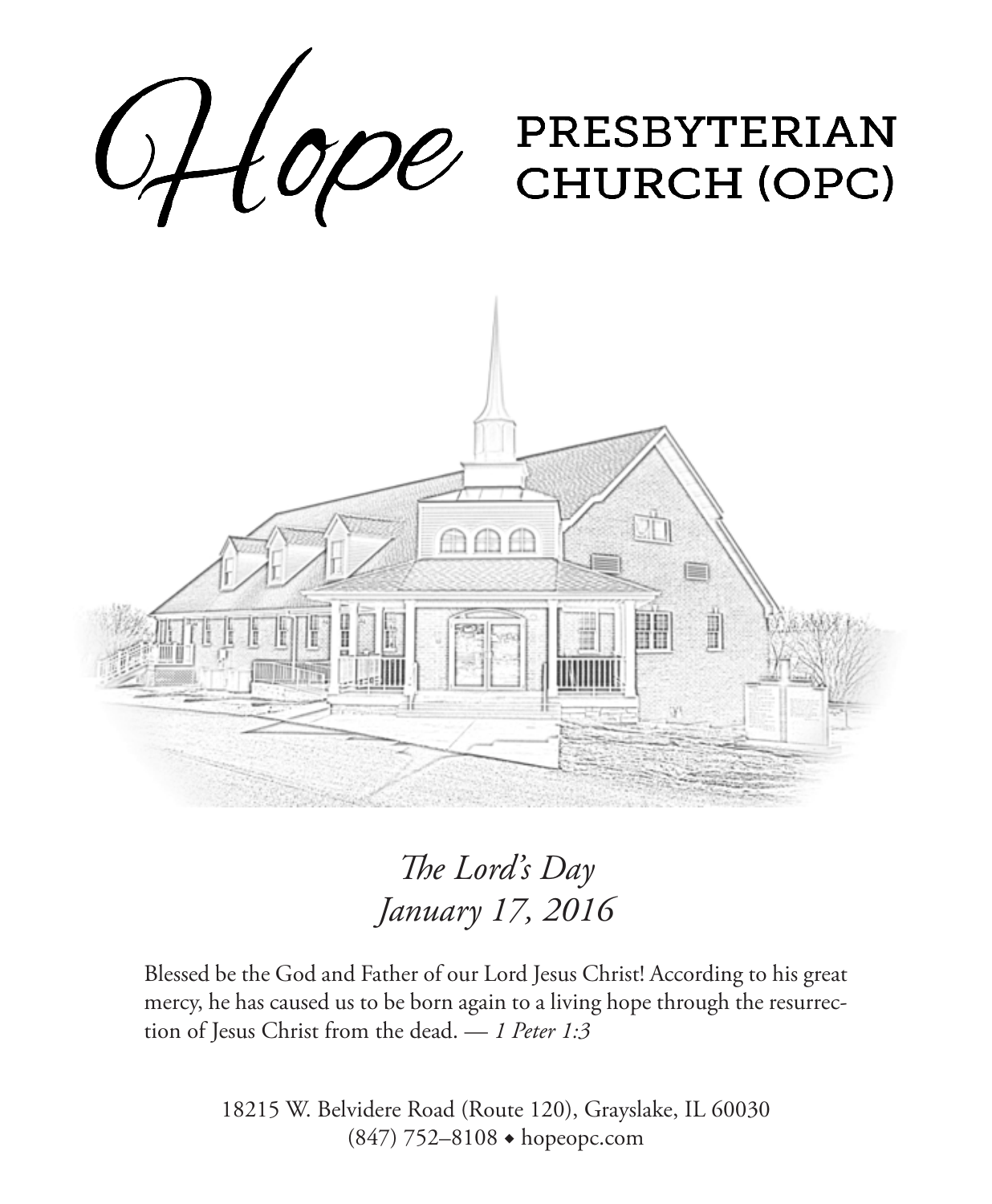### *Morning Worship Service – 9:30am*

For he has not despised or abhorred the affliction of the afflicted, and he has not hidden his face from him, but has heard, when he cried to him. — *Psalm 22:24*

*Quiet Meditation in Preparation for Worship*

#### **God Greets and Calls Us To Worship**

Apostolic Salutation

Call to Worship Psalm 96:1

#### **\*We Respond to God's Call** *(please respond in the bold print)*

*Leader:* Sing to the LORD, bless his name; tell of his salvation from day to day. *People:* **Declare his glory among the nations, his marvelous works among all the peoples!** *Leader:* For great is the LORD, and greatly to be praised; he is to be feared above all the gods. *People:* **For all the gods of the peoples are worthless idols, but the LORD made the heavens.**

| *Hymn of Praise            | Thee We Adore, Eternal Lord!                                                                                                                                          | #19                    |
|----------------------------|-----------------------------------------------------------------------------------------------------------------------------------------------------------------------|------------------------|
| *Invocation                |                                                                                                                                                                       |                        |
| *Doxology                  |                                                                                                                                                                       | #731                   |
|                            | Praise God from whom all blessings flow;<br>praise him, all creatures here below;<br>praise him above, ye heav'nly host:<br>Praise Father, Son, and Holy Ghost. Amen. |                        |
| Confession of Faith        | The Nicene Creed                                                                                                                                                      | <b>Bulletin Insert</b> |
| <b>We Confess Our Sins</b> |                                                                                                                                                                       |                        |
| Call to Confession         |                                                                                                                                                                       | 1 Peter 3:10-12        |
| Prayer of Confession       |                                                                                                                                                                       |                        |
| *Assurance of Pardon       |                                                                                                                                                                       | Ephesians $5:1-2$      |

*\* Please stand*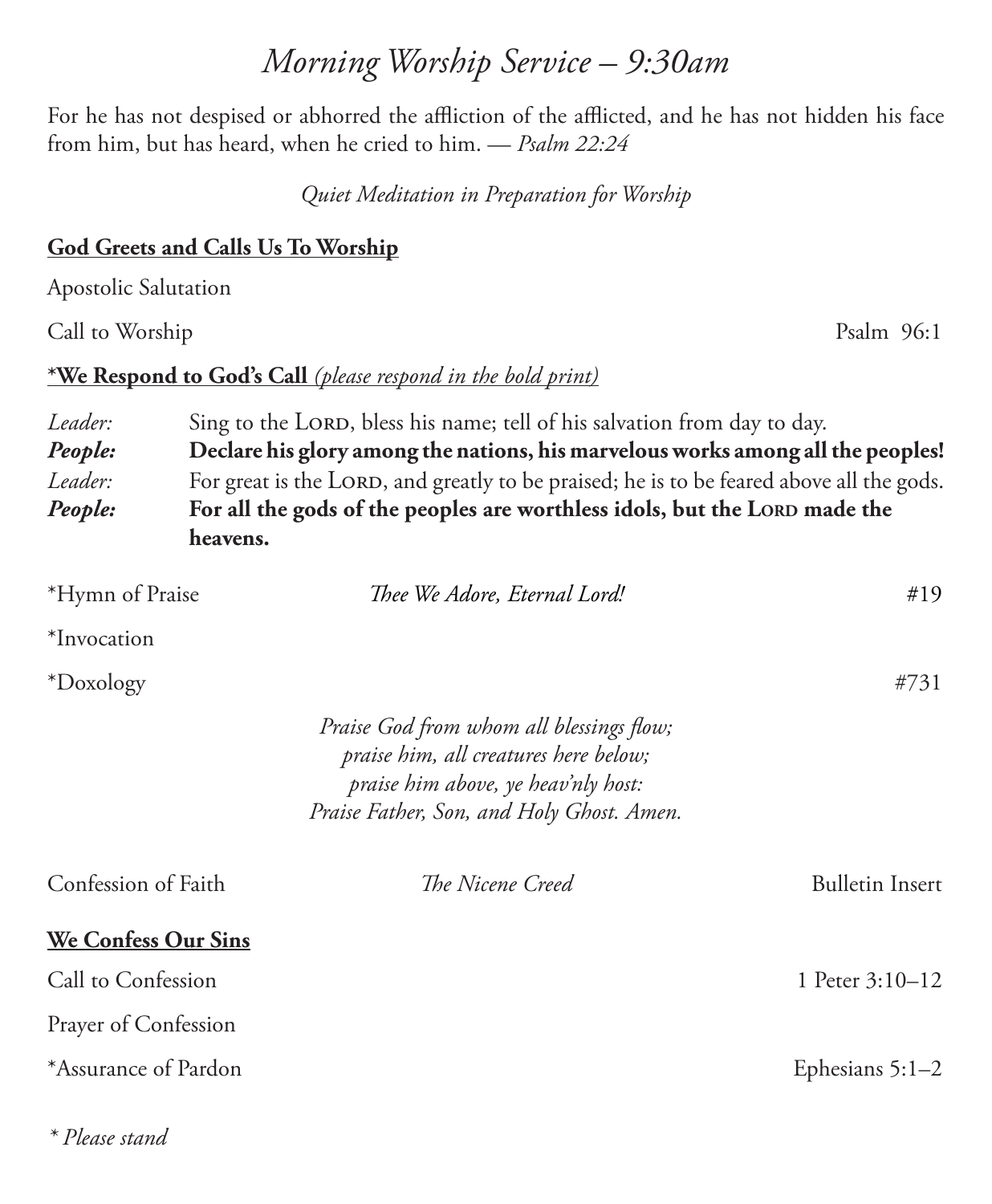### *Morning Worship Service – 9:30am*

#### **God Speaks to Us from His Word**

| *Hymn of Preparation  | Were You There?                            | #260               |
|-----------------------|--------------------------------------------|--------------------|
| Old Testament Reading | Provided Bible, p. 53                      | Exodus 10:21-12:13 |
| New Testament Reading | Provided Bible, p. 852                     | Mark 15:16-41      |
| Sermon                | The High Priest Offered His Blood and Died | Mark 15:33-41      |
| *Hymn of Thanksgiving | Jesus, My Great High Priest                | #306               |

Congregational Prayer and Lord's Prayer

Our Father, which art in heaven, hallowed be thy name; thy kingdom come; thy will be done, in earth as it is in heaven. Give us this day our daily bread. And forgive us our debts, as we forgive our debtors. And lead us not into temptation; but deliver us from evil. For thine is the kingdom, and the power, and the glory for ever. Amen.

**Offering** 

| *Closing Hymn | And Can It Be That I Should Gain | #455 |
|---------------|----------------------------------|------|
|---------------|----------------------------------|------|

#### **God Blesses Us**

\*Benediction